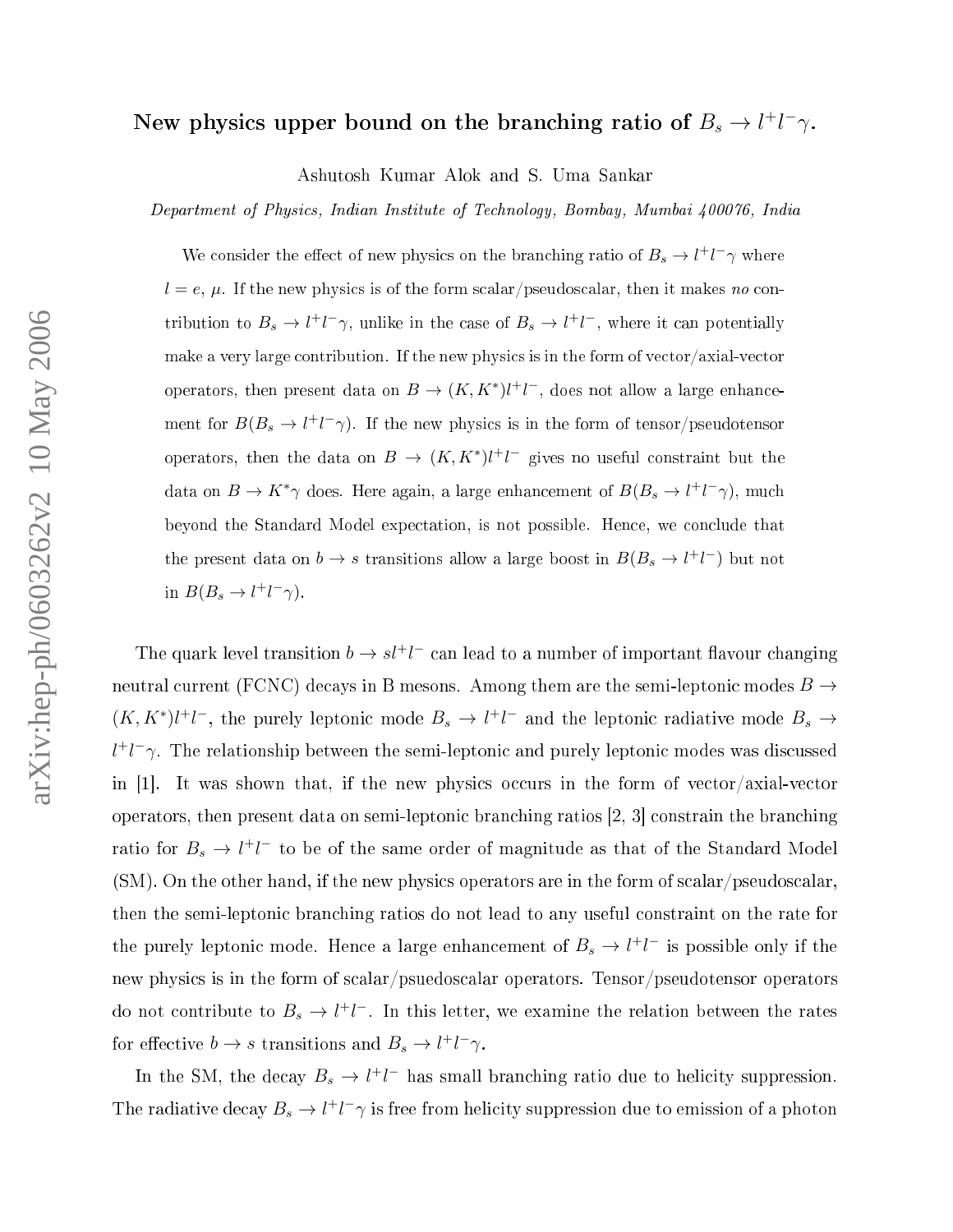in addition to the lepton pair. Thus the bran
hing ratio for this leptoni radiative mode is much higher than that for the purely leptonic mode despite an additional factor of  $\alpha$ . Because of this higher rate, this mode will be an important probe of  $b \to s l^+ l^-$  transitions which will be studied at present and future experiments. The decays  $B_s \to l^+l^- \gamma$  have been studied in several papers  $[4, 5, 6, 7, 8, 9, 10]$  within the framework of SM. The effective new physics Lagrangian for  $b \to s l^+ l^-$  transition is the sum of three terms: vector/axialvector, scalar/pseudoscalar and tensor/pseudotensor. The first two terms can arise both via penguin and box diagrams but the last term arises only via the penguin diagram for  $b \to s\gamma$ , in which the real photon is replaced by a virtual photon coupling to a lepton-antilepton pair. In  $[5, 6]$ , the effective  $b \to s l^+ l^-$  interaction was dressed with an on-shell photon in all possible ways. Helicity suppression is operative for the case where the photon is emitted from the final lepton and the resultant amplitude is proportional to the lepton mass and is negligible. For the case where the photon is emitted from the internal lines of the  $b \rightarrow s$  loop transition, the amplitude is suppressed by factors  $m_b^2/m_W^2$  and is also negligible. The main contribution to the  $B_s \to l^+l^- \gamma$  amplitude comes from the diagrams where the final state photon is emitted from either b or s quark in the effective  $b \to s l^+ l^-$  interaction. With this procedure, the SM prediction for  $B(B_s \to e^+e^-\gamma)$  is calculated, in [5, 6], to be about  $(2-7) \times 10^{-9}$ , with the rate for  $B_s \to \mu^+ \mu^- \gamma$  being a little lower.

In ref.[7] a higher value of branching ratio for  $B_s \to l^+l^-\gamma$  is predicted within SM. This higher value is due to a different parametrization of the form factors  $f_V$ ,  $f_A$ ,  $f_{TV}$  and  $f_{TV}$ . The parametrization of form factors in  $[5]$  is based on QCD sum rules whereas in  $[6]$  it is based on light front models. But ref.[7] uses the parametrization based on perturbative QCD methods combined with heavy quark effective theory  $[11]$ . In ref. [10], it was argued that there are additional contributions to the  $B_s \to l^+l^- \gamma$  amplitude. The most important one comes from the case where the real photon is emitted from the  $b \to s$  loop transition and the virtual photon, whi
h pair produ
es the leptons, is emitted from the initial quarks. Due to this additional amplitude, the SM prediction for  $B(B_s \to e^+e^-\gamma)$  in [10], is about  $2 \times 10^{-8}$ , with the branching ratio for  $B_s \to \mu^+ \mu^- \gamma$ , being a little smaller compared to  $B_s \to e^+ e^- \gamma$ .

In the present calculation, we are interested on how the current data on  $b \to s$  transitions, due to the effective interactions  $b \to s l^+ l^-$  and  $b \to s \gamma$ , constrain the new physics contribution to the leptonic radiative decays  $B_s \to l^+l^-\gamma$ .

As mentioned earlier, new physics in the form of scalar/pseudoscalar operators can give a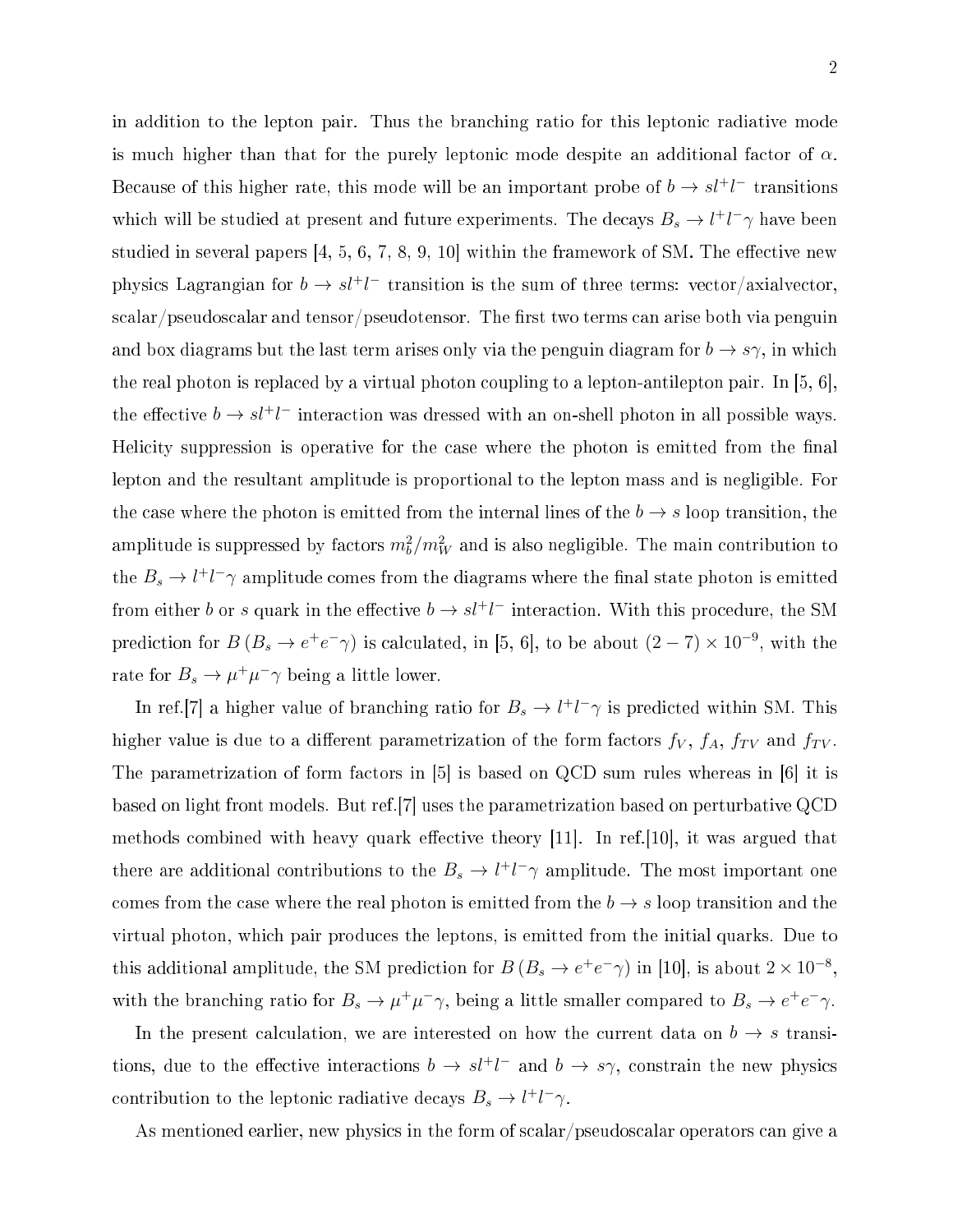large enhancement to the leptonic decay mode  $B_s \to l^+ l^-$ . The question then follows: What is the effect of these operators on the leptonic radiative modes  $B_s \to l^+l^-\gamma$ ? Unfortunately, scalar/pseudoscalar operators do not contribute to  $B_s \to l^+l^-\gamma$ . The photon has  $J=1$ . Hence the  $l^+l^-$  pair also must be in  $J=1$  state so that the angular momentum of the final state can be zero. However, by Wigner-Eckert theorem, the matrix element  $\langle l^+l^-(J=$  $1\vert\vert \bar{l}(g_s+g_p\gamma_5)l\vert 0\rangle$  is zero. This result also follows from direct calculation, as we illustrate below.

We parametrize the scalar/pseudoscalar operator for  $b\to s l^+l^-$  transition as

$$
L_{SP}(b \to s l^+ l^-) = \frac{G_F}{\sqrt{2}} \left(\frac{\alpha}{4\pi s_W^2}\right) \bar{s}(g_S + g_P \gamma_5) b \bar{l}(g_S' + g_P' \gamma_5) l. \tag{1}
$$

The matrix element for  $B_s \to l^+l^-\gamma$  is given by

$$
M(B \to l^+l^- \gamma) = \frac{G_F}{\sqrt{2}} \left( \frac{\alpha}{4\pi s_W^2} \right) \left[ g_S \langle \gamma | \overline{s} b | B_s(p) \rangle + g_P \langle \gamma | \overline{s} \gamma_5 b | B_s(p) \rangle \right] \overline{u}(p_l) (g_S' + g_P' \gamma_5) v(p_{\overline{l}}).
$$
\n(2)

To calculate the matrix elements of the quark operators in the above equation, we need to first consider the following vector and axial-vector matrix elements  $[7, 8]$ ,

$$
\langle \gamma(k) | \overline{s} \gamma_{\mu} b | B_s(p) \rangle = e \epsilon_{\mu \nu \rho \sigma} \epsilon^{*\nu} p^{\rho} k^{\sigma} f_V(q^2) / m_{B_s},
$$
  

$$
\langle \gamma(k) | \overline{s} \gamma_{\mu} \gamma_5 b | B_s(p) \rangle = -ie \left[ \epsilon_{\mu}^*(p \cdot k) - (\epsilon^* \cdot p) k_{\mu} \right] f_A(q^2) / m_{B_s},
$$
 (3)

where  $q = p_l + p_{\overline{l}}$ . Dotting the above equations with the momentum of  $B_s$  meson  $p^{\mu}$ , we get the s
alar and pseudos
alar matrix elements to be identi
ally zero,

$$
\langle \gamma(k) | \bar{s}b | B_s(p) \rangle = 0 = \langle \gamma(k) | \bar{s} \gamma_5 b | B_s(p) \rangle. \tag{4}
$$

That this amplitude vanishes, was also demonstrated in  $[12]$ . So, even if a large enhancement of  $B_s\to l^+l^-$  is observed at LHC-b [13] due to new physics operators in scalar/psuedoscalar form, there will be no corresponding enhancement of  $B_s \to l^+l^-\gamma$ .

A legitimate question to ask at this stage is: Is it possible to have a large enhan
ement of  $B_s \to l^+l^-\gamma$  for any type of new physics operator? Here we consider vector/axial-vector operators and tensor/pseudo-tensor operators one at a time and examine their ontribution to  $B_s \to l^+l^- \gamma$  given the current experimental results on the  $b \to s$  transitions.

First we will assume that the new physics Lagrangian contains only vector and axialve
tor ouplings. We parametrize it as

$$
L_{VA}(b \to sl^+l^-) = \frac{G_F}{\sqrt{2}} \left(\frac{\alpha}{4\pi s_W^2}\right) \bar{s}(g_V + g_A \gamma_5) \gamma_\mu b \bar{l}(g_V^{'} + g_A^{'} \gamma_5) \gamma^\mu l,\tag{5}
$$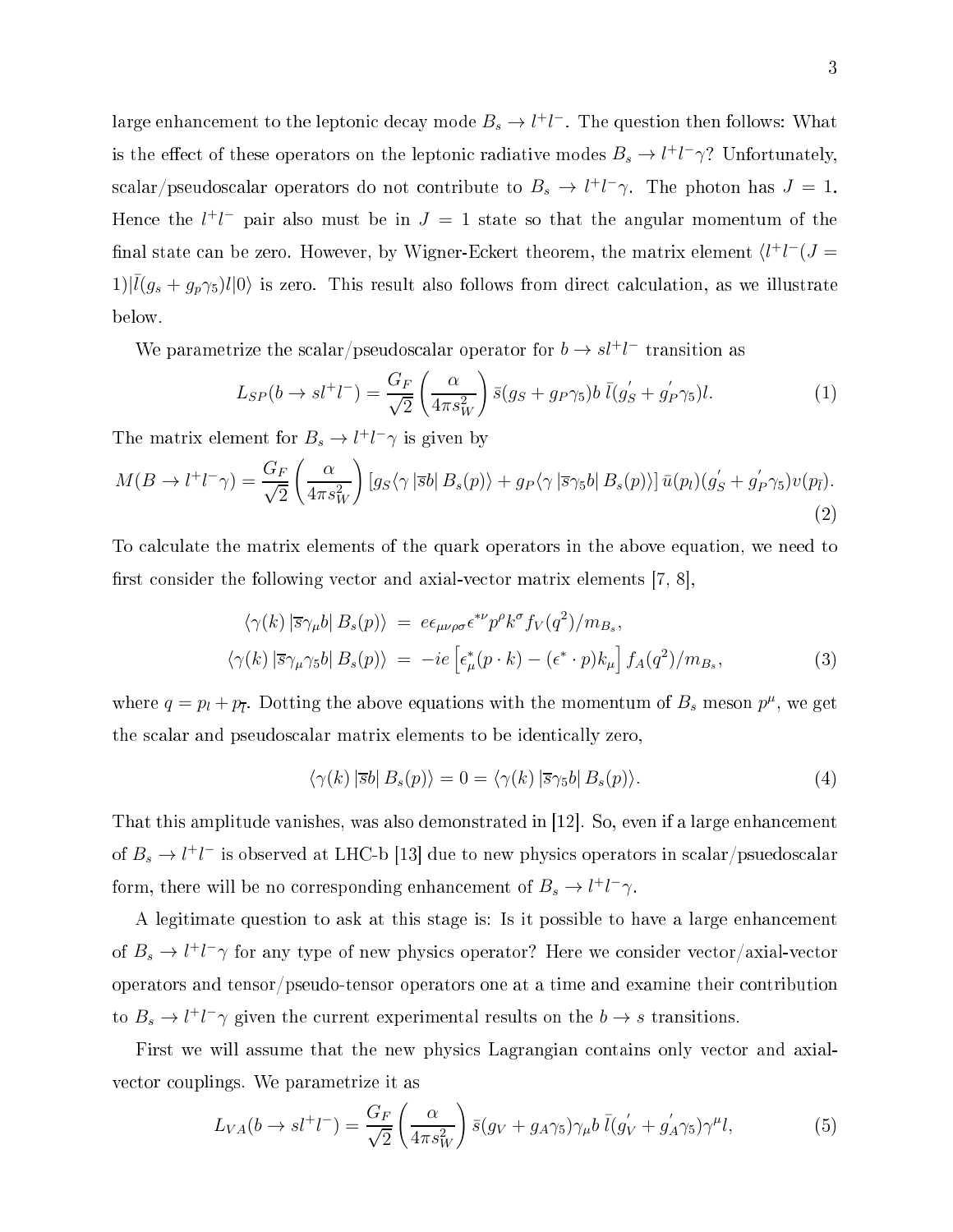where  $g$  and  $g'$ are the new physiologic contracts which is the new physical properties of the new physical properties of the n

The vector and axial-vector matrix elements are shown in Eq. (3) [7, 8]. The  $q^2$  dependence of the formfactors is parametrized as  $[8, 10]$ ,

$$
f_i(q^2) = \beta_i \frac{f_{B_s} m_{B_s}}{\Delta_i + 0.5 m_{B_s} \left(1 - q^2 / m_{B_s}^2\right)},
$$
\n(6)

where  $i = V, A, TA, TV$  and the parameters  $\beta$  and  $\Delta$  are given in Table I.

| Parameter $f_V$ $f_{TV}$ $f_A$ $f_{TA}$                                          |  |  |  |  |
|----------------------------------------------------------------------------------|--|--|--|--|
| $\left[\beta(GeV^{-1})\right]$ 0.28 $\left[0.30\right]$ 0.26 $\left[0.33\right]$ |  |  |  |  |
| $\Delta(GeV)$ 0.04 0.04 0.30 0.30                                                |  |  |  |  |

Table I: Parameters for the form factors Table I: Parameters for the form fa
tors

The calculation of decay rate gives

$$
\Gamma_{NP} \left( B_s \to l^+l^- \gamma \right) = \left( \frac{G_F^2 \alpha^3 m_{Bs}^5 f_{Bs}^2}{3072 \pi^4 s_W^4} \right) \left[ g_V^2 \left( g_V^{'2} + g_A^{'2} \right) \beta_V^2 I_V + g_A^2 \left( g_V^{'2} + g_A^{'2} \right) \beta_A^2 I_A \right], \tag{7}
$$

where  $I_i$   $(i = V, A)$  are the integrals over the dilepton invariant mass  $(z = q^2/m_{B_s}^2)$ . They are given by

$$
I_i = \int_0^1 dz \, \frac{z(1-z)^3}{\left[ (\Delta_i/m_{B_s}) + 0.5(1-z) \right]^2} \tag{8}
$$

Here we have neglected the lepton masses in comparison to  $m_B$  as we are only considering  $l = e, \mu$ . We will work under this approximation throughout the paper.

In order to put bounds on  $B_{NP}\left(B_s\to l^+l^-\gamma\right)$  we need to know the values of  $g_V^2\left(g_V^{'2}+g_A^{'2}\right)$ and  $g_A^2(g_V^{'2} + g_A^{'2})$ . For this we will have to consider the semi-leptonic decay modes  $B \to$  $(K, K^*)$ l<sup>+</sup>l<sup>-</sup>. The values of these quantities were calculated in [1],

$$
g_V^2(g_V^{'2} + g_A^{'2}) = (1.36^{+0.53}_{-0.44}) \times 10^{-2}
$$
  

$$
g_A^2(g_V^{'2} + g_A^{'2}) = (6.76^{+4.04}_{-3.48}) \times 10^{-3}.
$$
 (9)

These values were calculated under the assumption that  $B_{NP}[B \to (K, K^*)l^+l^-] =$  $B_{Exp}[B \to (K, K^*)l^+l^-]$  i.e. the experimentally measured semi-leptonic branching ratios are saturated by the new physi
s ouplings. Putting these values in Eq. (7), we get

$$
B_{NP}\left(B_s \to l^+l^-\gamma\right) = 2.06^{+0.84}_{-0.76} \times 10^{-9}.\tag{10}
$$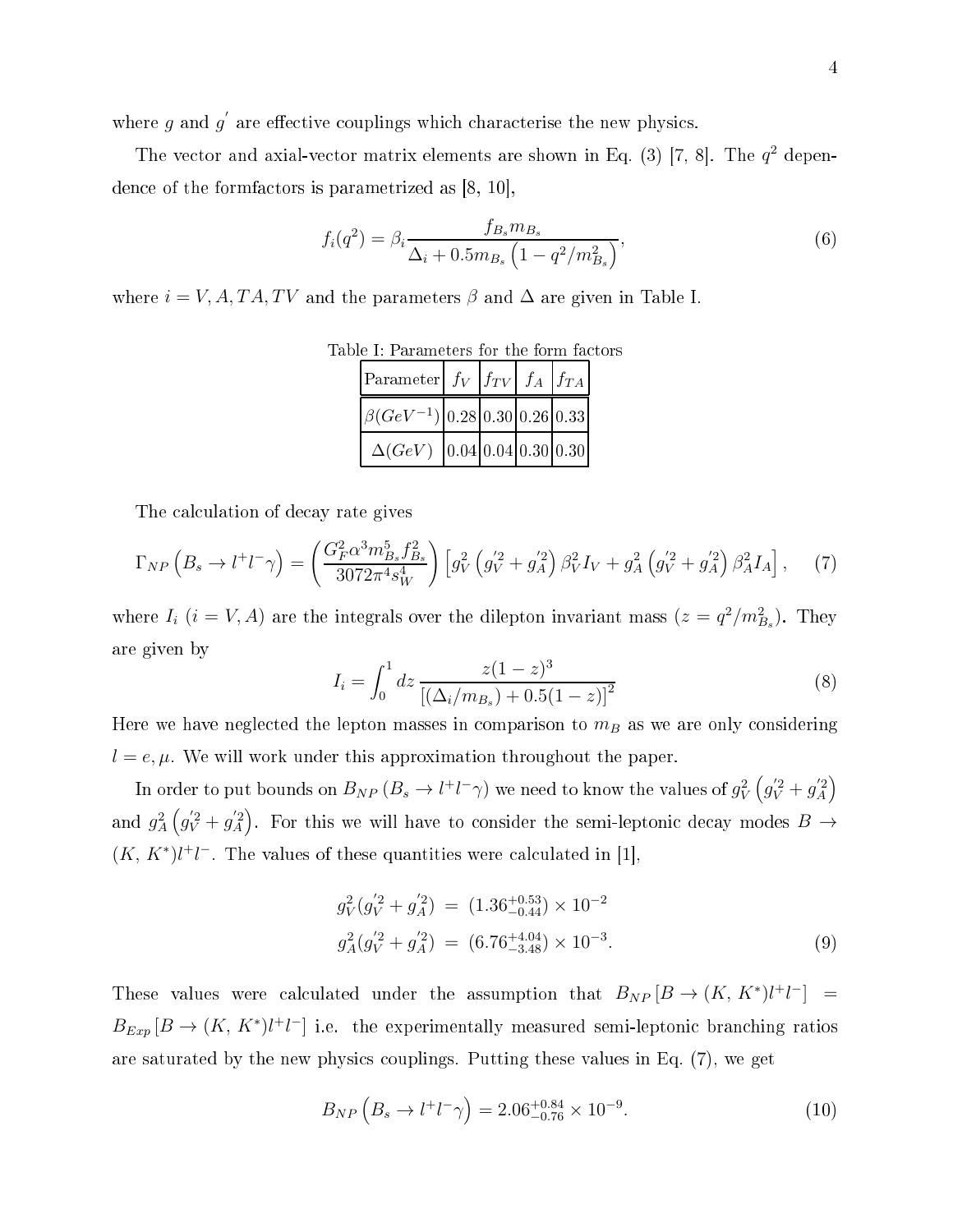Therefore the upper bounds on the bran
hing ratios are,

$$
B_{NP} (B_s \to l^+l^- \gamma) \le 2.90 \times 10^{-9} \text{ at } 1\sigma
$$
  
\n
$$
B_{NP} (B_s \to l^+l^- \gamma) \le 4.58 \times 10^{-9} \text{ at } 3\sigma.
$$
\n(11)

These values are of the same order of magnitude as SM predi
tion. Thus we see that we can't boost  $B_{NP}(B_s \to l^+l^-\gamma)$  above its SM prediction even after assuming that the contribution to the decay rate is totally due to new physics. The fact, that the experimentally measured values of the semileptonic branching ratios  $B(B \to (K, \, K^*) l^+ l^-)$  are close to their SM predictions, doesn't allow  $B_{NP}(B_s \to l^+l^-\gamma)$  to have a value much different from its SM predictions if the new physics responsible for this decay is of the form vector/axial-vector. A more stringent upper bound is obtained if we equate the new physics branching ratio to be the difference between the experimental value and the SM prediction. In fact, this upper bound is consistent with zero at 1  $\sigma$  and is  $B_{NP}(B_s \to l^+l^-\gamma) \leq 2 \times 10^{-9}$  at 3  $\sigma$ . Thus we can't boost  $B_{NP}(B_s \to l^+l^-\gamma)$  much above its SM prediction if new physics is of the form ve
tor/axial-ve
tor.

We now consider new physics interaction in the form of tensors/pseudo-tensor operators. We parametrize this Lagrangaian as,

$$
L_T(b \to s l^+ l^-) = \frac{G_F}{\sqrt{2}} \left(\frac{\alpha}{4\pi s_W^2}\right) \left(\frac{im_b}{q^2}\right) \bar{s} \sigma_{\mu\nu} q^{\nu} (g_{TV} + g_{TA} \gamma_5) b \bar{l} \gamma^{\mu} l. \tag{12}
$$

The necessary matrix element for  $B_s \to l^+l^-\gamma$  is given by,

$$
\langle \gamma(k) | \overline{s} i \sigma_{\mu\nu} q^{\nu} b | B_s(p) \rangle = -e \epsilon_{\mu\nu\rho\sigma} \epsilon^{*\nu} p^{\rho} k^{\sigma} f_{TV}(q^2),
$$
  

$$
\langle \gamma(k) | \overline{s} i \sigma_{\mu\nu} \gamma_5 q^{\nu} b | B_s(p) \rangle = -ie \left[ \epsilon_{\mu}^*(p \cdot k) - (\epsilon^* \cdot p) k_{\mu} \right] f_{TA}(q^2).
$$
 (13)

The  $q^2$  dependence of the formfactors is given in Eq. (6). The calculation of decay rate gives,

$$
\Gamma_{NP} \left( B_s \to l^+l^- \gamma \right) = \left( \frac{G_F^2 \alpha^3 m_{B_s}^5 f_{B_s}^2}{3072 \pi^4 s_W^4} \right) \left[ g_{TV}^2 \beta_{TV}^2 I_{TV} + g_{TA}^2 \beta_{TA}^2 I_{TA} \right], \tag{14}
$$

where  $I_i$  ( $i = TV, TA$ ) are the integrals over the dilepton invariant mass ( $z = q^2/m_{B_s}^2$ ). They are given by

$$
I_i = \int_{(4m_l^2/m_{B_s^2})}^{1} dz \, \frac{(1-z)^3}{z \left[ (\Delta_i/m_{B_s}) + 0.5(1-z) \right]^2}.
$$
 (15)

Here again we have negle
ted the lepton masses everywhere ex
ept in the lower limit of the integral  $I_i$  due to the presence of term  $1/z$  in the integrand. Thus we expect larger value for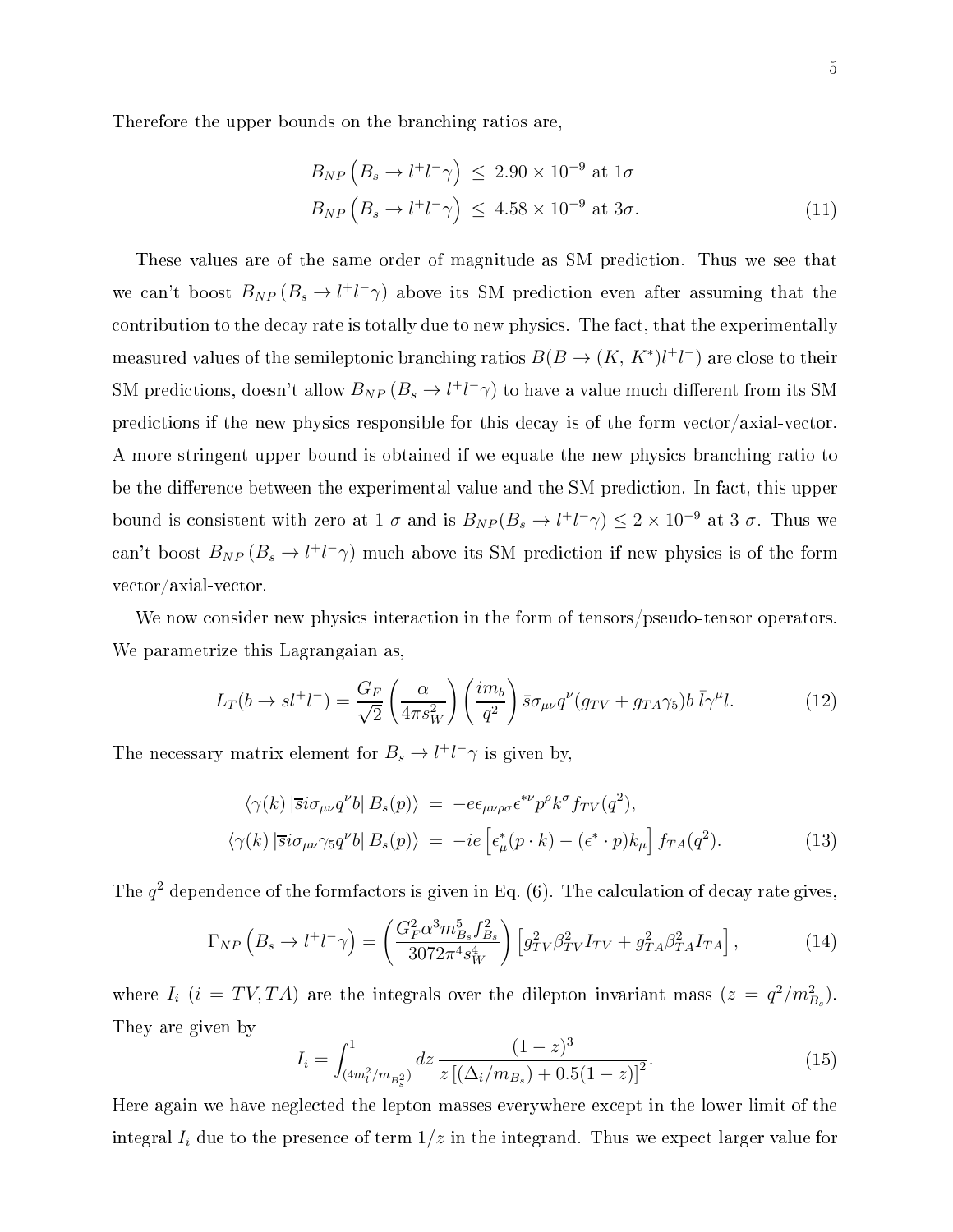$\Gamma_{NP}(B_s \to e^+e^-\gamma)$  in comparison to  $\Gamma_{NP}(B_s \to \mu^+\mu^-\gamma)$  due to presence of term  $ln z$  in the expression of decay rate. We need to know the values of  $g_{TV}^2$  and  $g_{TA}^2$  in order to obtain the upper bound on  $B_{NP}(B_s \to l^+l^-\gamma)$ . For this we will consider first the semi-leptonic decays  $B \to (K, K^*)l^+l^-$  and then the radiative decay  $B \to K^* \gamma$ .

In order to obtain bounds on  $g_{TV}^2$ , we will have to consider the process  $B \to K l^+ l^-$ . The necessary matrix element in this case is  $[14, 15]$ ,

$$
\langle K(p_k) \left| \overline{s} i \sigma_{\mu\nu} q^{\nu} b \right| B(p_B) \rangle = \frac{1}{(m_B + m_{K^*})} q^2 (p_B + p_k)_{\mu} f_T(q^2). \tag{16}
$$

In above equation we have dropped a term proportional to  $q_{\mu}$  as it will give rise to a term proportional to  $(m_l/m_B)^2$  in the decay rate. The  $q^2$  dependence of the formfactor is assumed to be

$$
f_T(q^2) = \frac{f_T(0)}{(1 - q^2/m_B^2)}.\tag{17}
$$

The calculation of decay rate gives,

$$
\Gamma_{NP}(B \to K l^+ l^-) = g_{TV}^2 \left(\frac{G_F^2 m_B^5}{192\pi^3}\right) \left(\frac{\alpha}{4\pi s_W^2}\right)^2 f_T^2(0) I^{BK},\tag{18}
$$

where  $I_{BK}$  is the integral over the dilepton invariant mass  $(z = q^2/m_{Bs}^2)$ . This integral is given by

$$
I^{BK} = \int_{z_{min}}^{z_{max}} dz \, \frac{\phi(z)^{3/2}}{2(1+k)^2(1-z)^2},\tag{19}
$$

where  $\phi(z) = (z - 1 - k^2)^2 - 4k^2$  with  $k = m_K/m_B$  and the limits of integration for z are given by  $z_{min} = 4m_l^2/m_B^2$  and  $z_{max} = (1 - k)^2$ .

Here again we make the approximation  $\Gamma_{NP} = \Gamma_{Exp}$ . Under this approximation we get from Eq. (18),

$$
g_{TV}^2 = \frac{B_{Exp}(B \to K l^+ l^-)}{2.35 \left[f^+(0)\right]^2} \times 10^4. \tag{20}
$$

In order to obtain bounds on  $g_{TA}^2$ , we will have to consider the process  $B \to K^* l^+ l^-$ . The necessary matrix elements in this case are [14, 15].

$$
\langle K^*(p_k) | \overline{s} i \sigma_{\mu\nu} q^{\nu} b | B(p_B) \rangle = i T_1(q^2) \epsilon_{\mu\nu\rho\sigma} \epsilon^{*\nu} (p_B + p_k)^{\rho} (p_B - p_k)^{\sigma},
$$
  

$$
\langle K^*(p_k) | \overline{s} i \sigma_{\mu\nu} q^{\nu} \gamma_5 b | B(p_B) \rangle = T_2(q^2) (m_B^2 - m_{K^*}^2) \epsilon_{\mu}^* + T_3(q^2) (\epsilon^* \cdot p_B) (p_B + p_{K^*})_{\mu}.
$$
 (21)

Here again we have dropped the terms proportional to  $q_{\mu}.$  The  $q^2$ dependence of the formfactors is assumed to have the from,

$$
T_i(q^2) = \frac{T_i(0)}{(1 - q^2/m_B^2)},\tag{22}
$$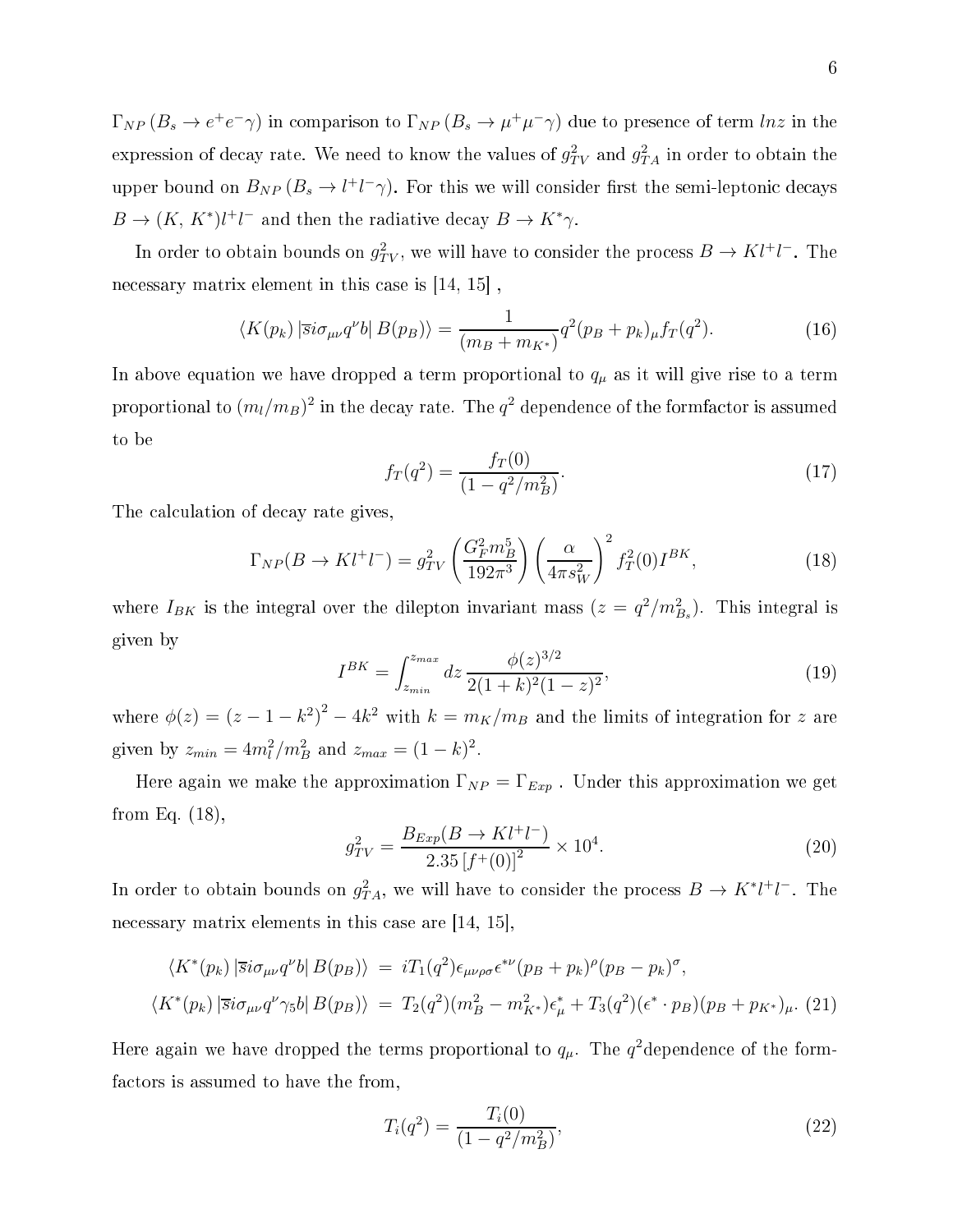where  $i = 1, 2, 3$ .

The calculation of decay rate gives,

$$
\Gamma_{NP}(B \to K^* l^+ l^-) = \left(\frac{G_F^2 m_B^5}{192\pi^3}\right) \left(\frac{\alpha}{4\pi s_W^2}\right)^2 \left[g_{TV}^2 T_1^2(0) I_{TV}^{BK*} + g_{TA}^2 T_2^2(0) I_{TA}^{BK*}\right],\tag{23}
$$

where  $I_i^{BK^*}$   $(i = TV, TA)$  are the integrals over the dilepton invariant mass  $(z = q^2/m_{B_s}^2)$ . They are given by

$$
I_{TV}^{BK^*} = \int_{z_{min}}^{z_{max}} \frac{dz}{z(1-z)^2} \phi(z)^{3/2}
$$
  
\n
$$
I_{TA}^{BK^*} = \int_{z_{min}}^{z_{max}} \frac{dz}{z^2(1-z)^2} \phi(z)^{3/2} \left[ \frac{(1-k^{*2})^2}{2\phi(z)} \left\{ 2z + \frac{(1-k^{*2}-z)^2}{4k^{*2}} \right\} + \frac{1}{8k^{*2}} + \frac{(1-k^{*2})(1-z-k^{*2})}{4k^{*2}} \right]
$$
\n(24)

with  $k^* = \frac{m_{K^*}}{m_R}$  $\frac{m_{K^*}}{m_B}$ . Here we assumed  $T_2(0) \simeq T_3(0)$ .  $\phi(z)$  and  $z_{max}$  are the same as in the case of  $B \to K l^+ l^-$  with k replaced by  $k^*$ . For  $B \to K^* l^+ l^-$ , the experimental branching ratio is given with a lower cut on the di-lepton invariant mass,  $m_{l\bar{l}} > 0.14$  GeV, in order to supress background from photon conversions and  $\pi^0 \to e^+e^- \gamma$  [3]. We use this cut as the lower limit of integration for z. In all previous kinematic integrals,  $z_{min}$ , the lower limit of intergration for  $z = q^2/m_B^2$  is taken to be the theoretical minimum  $4m_l^2/m_B^2$ . The kinematic integral,  $I_{TA}^{BK*}$  in Eq. (24), contains a  $1/z^2$  term which comes from the propagator of virtual photon pair producing a lepton anti-lepton pair. At very small values of z, this term dominates the integral and makes it very large. However, experimentally the lower limit on  $q^2$  is much larger than the theoretical lower limit. Therefore, in calculating the bounds on new physics, the lower limit of  $q^2$  in the theoretical calculation should be the same as the experimental lower limit.

Under the assumption  $\Gamma_{NP} = \Gamma_{Exp}$  and using Eq. (23), we get

$$
g_{TA}^2 = \frac{B_{Exp}(B \to K^* l^+ l^-) \times 10^3 - 1.37 I_{TV}^{BK*} T_1^2(0) g_{TV}^2}{1.37 I_{TA}^{BK*} T_2^2(0)}.
$$
\n(25)

In our calulation we take the formfactors to be [16],  $f_T(0) = 0.355^{+0.016}_{-0.055}$ ,  $T_1(0) = 0.379^{+0.058}_{-0.045}$ ,  $T_2(0) \, = \, 0.379^{+0.058}_{-0.045}$ . The experimentally measured values of the branching ratios are [3],  $B_{Exp}(B \to Kl^+l^-) = (4.8^{+1.0}_{-0.9} \pm 0.3 \pm 0.1) \times 10^{-7}$  and  $B_{Exp}(B \to K^*l^+l^-) = (11.5^{+2.6}_{-2.4} \pm 0.8 \pm 0.1)$ 0.2) × 10<sup>-7</sup>. Adding all errors in quadrature, we get  $g_{TV}^2 = 1.63_{-0.60}^{+0.39} \times 10^{-2}$  for  $l = e, \mu$ . The best fit values for  $g_{TA}^2$  turn out to be negative and very small  $(\mathcal{O} \simeq 10^{-6})$ . The fact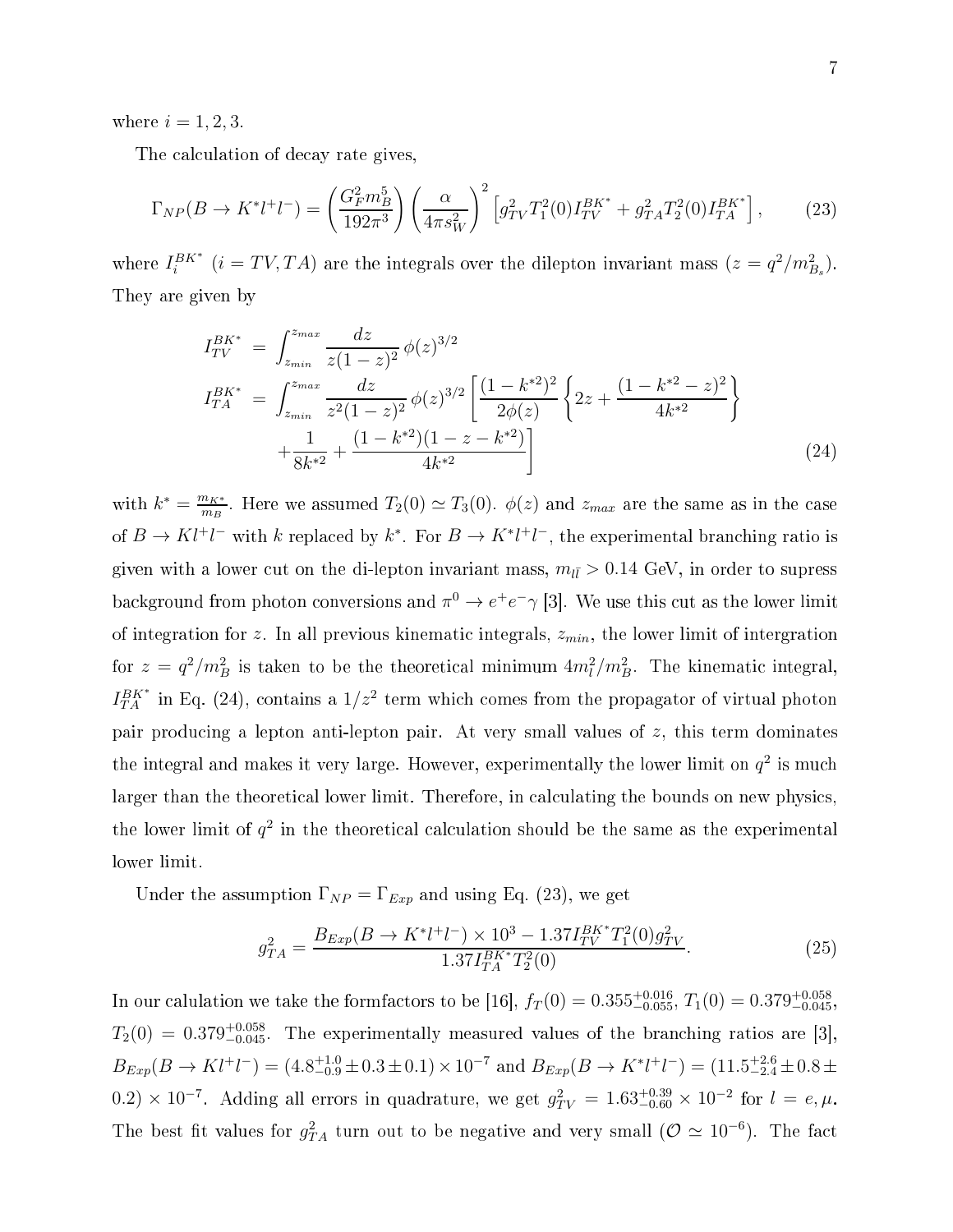that these come out to be negative means that the semi-leptonic decay rates can not be explained purely in terms of tensor/pseudo-tensor operators. Imposing the condition that  $g_{TV}^2$  and  $g_{TA}^2$  should be non-negative, gives us the conditions

$$
g_{TA}^2 = 0
$$
, and  $g_{TV}^2 = 1.63^{+0.39}_{-0.60} \times 10^{-2}$  for  $l = e, \mu$ . (26)

The branching ratio for  $B_s \to l^+l^-\gamma$ , due to  $L_T$  is,

$$
B_{NP}\left(B_s \to l^+l^-\gamma\right) = \left[3.15\,I_{TV}g_{TV}^2 + 3.81\,I_{TA}g_{TA}^2\right]f_{B_s}^2 \times 10^{-6}.\tag{27}
$$

Substituting  $f_{B_s} = 240 \pm 30$  MeV [17] and the values of  $g_{TV}^2$  and  $g_{TA}^2$  in Eq. (27), we get

$$
B_{NP} \left( B_s \to e^+ e^- \gamma \right) = 1.91^{+0.66}_{-0.85} \times 10^{-7}
$$
  
\n
$$
B_{NP} \left( B_s \to \mu^+ \mu^- \gamma \right) = 6.45^{+2.24}_{-2.86} \times 10^{-8}.
$$
\n(28)

Therefore the upper bounds on the bran
hing ratios are,

$$
B_{NP}\left(B_s \to e^+e^-\gamma\right) \le 2.57 \times 10^{-7},
$$
  
\n
$$
B_{NP}\left(B_s \to \mu^+\mu^-\gamma\right) \le 8.69 \times 10^{-8}
$$
\n(29)

at  $1\sigma$  and

$$
B_{NP}\left(B_s \to e^+e^-\gamma\right) \le 3.89 \times 10^{-7},
$$
  
\n
$$
B_{NP}\left(B_s \to \mu^+\mu^-\gamma\right) \le 1.32 \times 10^{-7}
$$
\n(30)

at  $3\sigma$ . These branching ratios are about 40-50 times greater than the predictions in [4,] 6. Thus the data on semileptonic decays allows an enhancement of one to two orders of  ${\rm magnitude~in}~B_{NP}\left(B_s\to l^+l^-\gamma\right){\rm if}~{\rm new~physics~interactions~are~of~type~tensor/pseudo-tensor}.$ 

Here we note that  $b \to s\gamma$  transition also has a tensor operator and we consider the  $\text{constraint on the tensor}/\text{pseudo}t$ ensor contribution to  $B_s \to l^+l^-\gamma$  from the experimentally measured value of the branching ratio of  $B \to K^*\gamma$ . For this we consider the quark level interction  $b \to s\gamma$ . We parametrize new physics effective Lagrangian for  $b \to s\gamma$  as

$$
L(b \to s\gamma) = \left(\frac{G_F}{\sqrt{2}}\right) \left(\frac{iem_B}{16\pi^2 s_W^2}\right) \overline{s} \sigma_{\mu\nu} q^{\nu} (g_{TV} + g_{TA} \gamma_5) b \,\epsilon^{(\gamma)\mu}.\tag{31}
$$

where  $\epsilon^{(\gamma)\mu}$  is the polarization vector of the photon and  $q^{\nu}$  is its momentum. Replacing  $\epsilon^{(\gamma)\mu}$  by  $(e/q^2)\overline{l}\gamma^{\mu}l$  gives rise to  $b \to sl^+l^-$  tensor/pseudotensor operators. Thus the present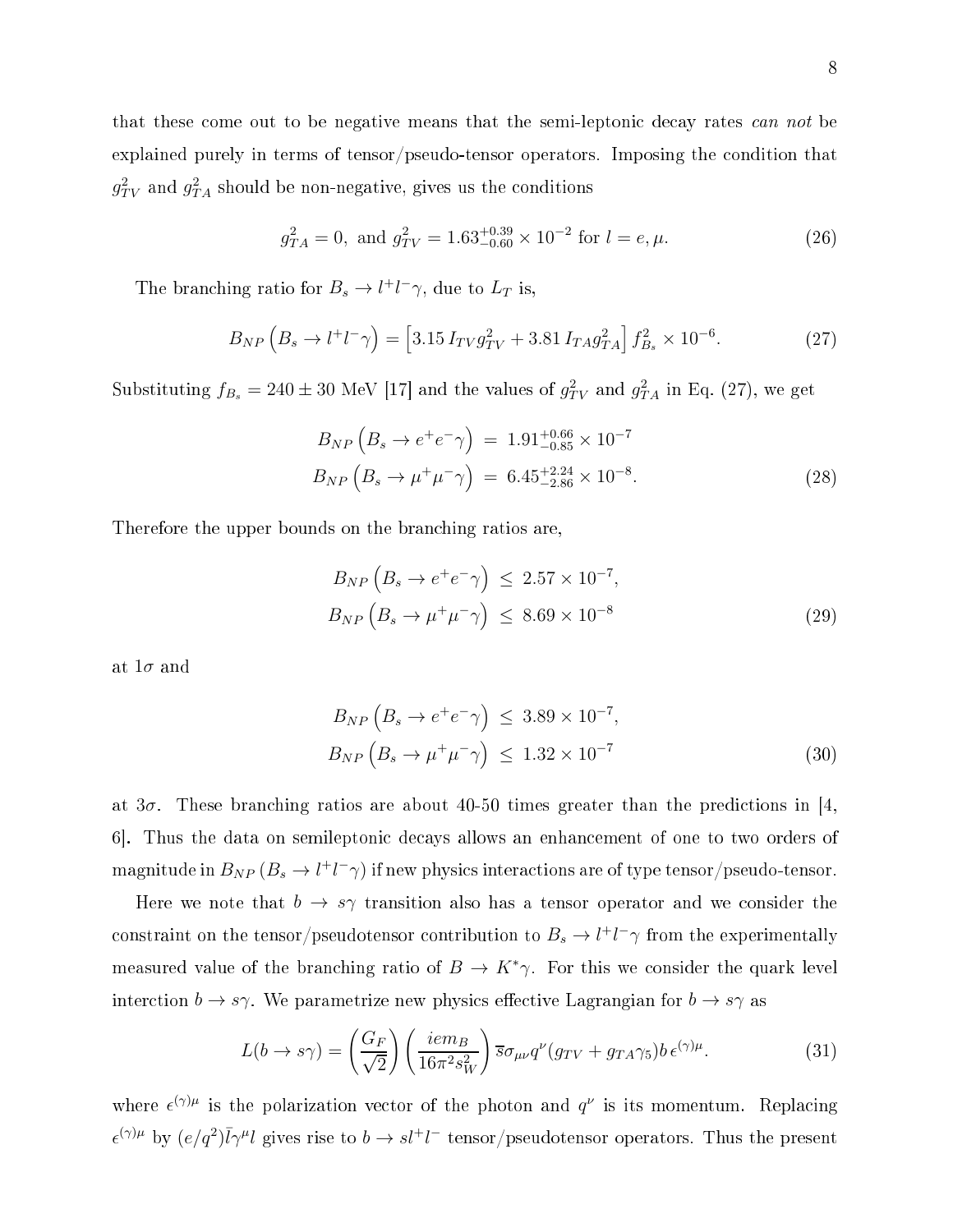experimental limit on  $B \to K^*\gamma$  leads to a bound on  $B_s \to l^+l^-\gamma$  arising from new physics operators of tensor/pseudotensor form.

The amplitude for  $B \to K^*\gamma$  is given by,

$$
A(B \to K^*\gamma) = \left(\frac{G_F}{\sqrt{2}}\right) \left(\frac{em_B}{16\pi^2 s_W^2}\right) \epsilon^{(\gamma)\mu} \left\langle K^*(p_k) \left| \overline{s}\sigma_{\mu\nu} q^\nu (g_{TV} + g_{TA}\gamma_5) b \right| B(p) \right\rangle. \tag{32}
$$

The necessary matrix elements are given in Eq. (21) with  $T_1(0) = T_2(0)$  for real photon emission. The calculation of decay rate gives,

$$
\Gamma_{NP}(B \to K^*\gamma) = (g_{TV}^2 + g_{TA}^2) \left(\frac{G_F^2 \alpha}{1024\pi^4 s_W^4}\right) m_B^5 (1 - k^{*2})^3 T_1^2(0). \tag{33}
$$

The process  $B \to K^* \gamma$  has been observed with a branching ratio [18],

$$
B_{Exp}(B \to K^*\gamma) = (3.92 \pm 0.20 \pm 0.24) \times 10^{-5}.
$$
 (34)

Under the assumption  $\Gamma_{NP}(B \to K^*\gamma) = \Gamma_{Exp}(B \to K^*\gamma)$ , we get

$$
g_{TV}^2 + g_{TA}^2 = 1.92^{+0.59}_{-0.48} \times 10^{-4}.
$$
\n(35)

Comparing this constraint with those in Eq. (26) we see that the process  $B \to K^*\gamma$  puts a much stronger constraint on the  $g_{TV}^2$  in comparison to that from  $B \to (K, K^*)l^+l^-$ . We substitute the above limit in Eq. (14) along with the approximation  $\beta_{TV} \simeq \beta_{TA} = 0.33$ GeV<sup>-1</sup>. The phase space integrals  $I_{TV}$  and  $I_{TA}$  are essentially equal to each other. For electrons their value is 64 and for muons their value is 22. Then we get the branching ratios to be

$$
B_{NP}(B_s \to e^+e^- \gamma) = 2.71^{+1.10}_{-0.95} \times 10^{-9},
$$
  
\n
$$
B_{NP}(B_s \to \mu^+ \mu^- \gamma) = 9.18^{+3.64}_{-3.25} \times 10^{-10}.
$$
\n(36)

These values are of the same order as SM predictions. Thus the stronger constraint on tensor/pseudo-tensor couplings coming from the experimentally measured value of  $B(B \to$  $K^*\gamma$ ) doesn't allow an enhancement of  $B_{NP}(B_s \to l^+l^-\gamma)$ .

Conclusions. The quark level interaction  $b \to s l^+ l^-$  is responsible for the three types of decays (a) semi-leptonic  $B \to (K, K^*)l^+l^-$ , (b) purely leptonic  $B_s \to l^+l^-$  and also (c) leptonic radiative  $B_s \to l^+l^-\gamma$ . It was shown in previously [1] that if the purely leptonic branching ratio  $B(B_s \to \mu^+ \mu^-) \geq 10^{-8}$  then new physics operators responsible for this have to be of the form scalar/pseudoscalar. Here we have shown that such scalar/pseudoscalar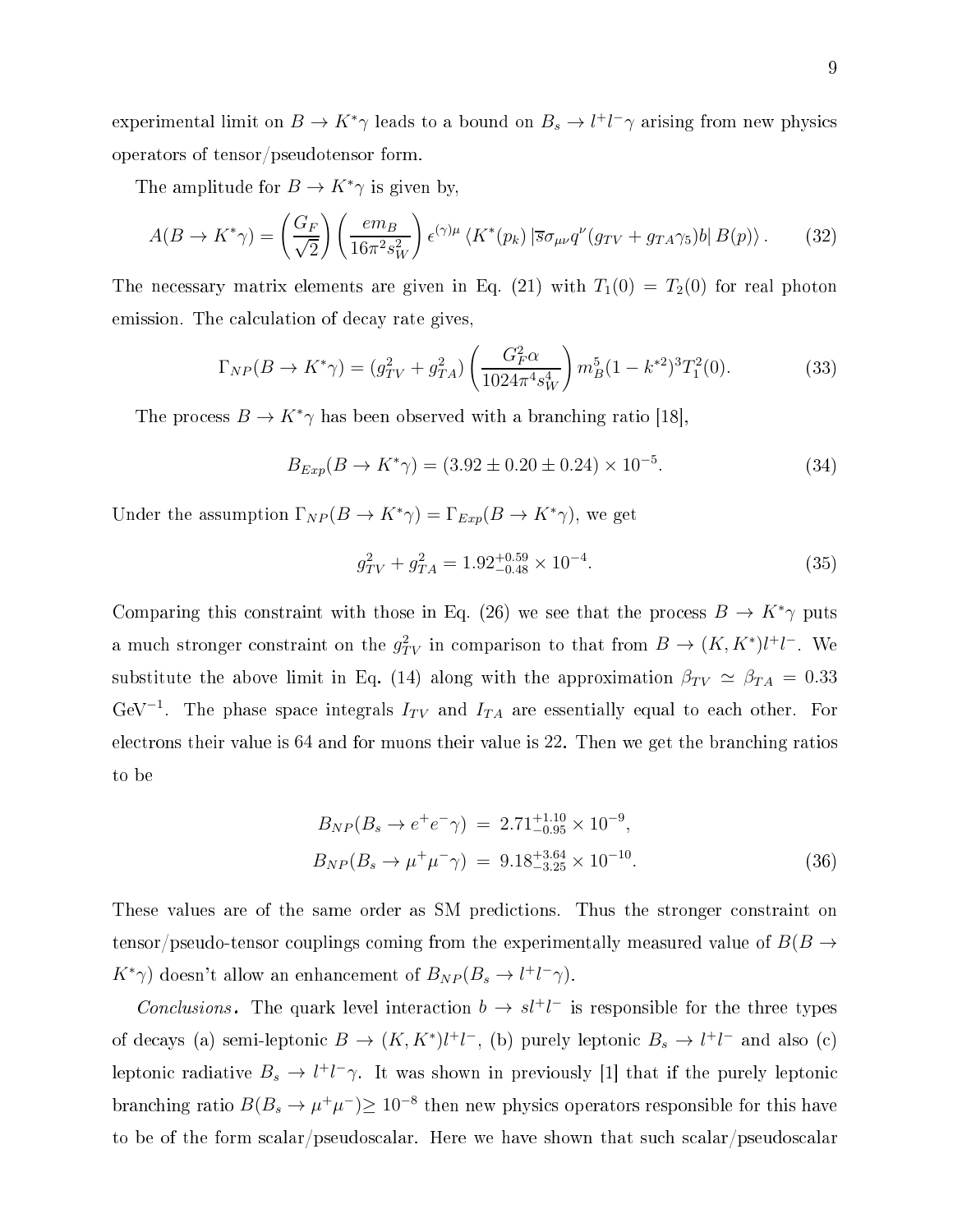operators have no effect on the leptonic radiative modes  $B_s \to l^+l^-\gamma$ . Regarding other types of new physics operators, the vector/axial-vector operators can not enhance the branching ratios of  $B_s \to l^+l^-\gamma$  much beyond their SM values, given the constraints coming from the measured semi-leptonic rates. New physics operators in the form of tensor/pseudotensor also *can not* enhance  $B_s \to l^+l^-\gamma$  branching ratios given the constraints coming from  $B \to K^*\gamma$ . Thus we are led to the conclusion that the present data on  $b \to s$ transitions allow a large boost in  $B(B_s \to l^+l^-)$  but not in  $B(B_s \to l^+l^-\gamma)$ .

## A
knowledgement

This work grew out of discussions during the Ninth Workshop on High Energy Physics Phenomenology (WHEPP9) at Bhubaneshwar, India. We thank the members of the Bphysi
s working group, espe
ially Prof. David Hitlin, California Institute of Te
hnology, USA, for valuable suggestions. We also thank Dr. Naveen Gaur, Delhi University, for an enlightening omment.

- [1] A. K. Alok, S.Uma Sankar, Phys. Lett. B  $620$  (2005) 61.
- [2] BaBar Collaboration: B. Aubert et al., Phys. Rev. Lett.  $91, (2003)$  221802.
- [3] Belle Collaboration: A. Ishikawa et al., Phys. Rev. Lett.  $91$ , (2003) 261601.
- [4] G. Eilam, C. D. Lu, D. X. Zhang, Phys. Lett. B 391 (1997) 461.
- [5] T.M. Aliev, A.Ozpineci, M.Savci, Phys. Rev. D 55 (1997) 7059.
- [6] C.Q. Geng, C.C. Lih, Wei-Min Zhang, Phys. Rev. D  $62$  (2000) 074017.
- [7] Y. Dincer, L.M. Sehgal, Phys. Lett. B **521** (2001) 7.
- [8] F. Kruger, D.Melikhov, Phys. Rev. D 67 (2003) 034002.
- [9] S. De Scotes-Genon, C. T. Sachrajda, Phys. Lett. B 577, (2003) 213.
- [10] D. Melikhov, N. Nikitin, Phys. Rev. D 70 (2004)  $114028$ .
- [11] G.P. Korchemsky, D. Pirjol, T.M. Yan, Phys. Rev. D 61 (2000) 114510.
- [12] N. Gaur, S. Rai Choudhury, Phys. Lett. B  $451$ , 86 (1999).
- [13] R. Forty, Pramana 63 (2004) 1135; N. Harnew, Nucl. Phys. Proc. Suppl. 120 (2003) 305.
- [14] W. Jaus, D. Wyler, Phys. Rev. D  $41$  (1990) 3405.
- [15] N.G. Deshpande, J. Trampetic, Phys. Rev. Lett.  $60$  (1988) 2583.
- [16] A. Ali, P.Ball, L.T.Handoko, G.Hiller, Phys. Rev. D 61, (2000) 074024.